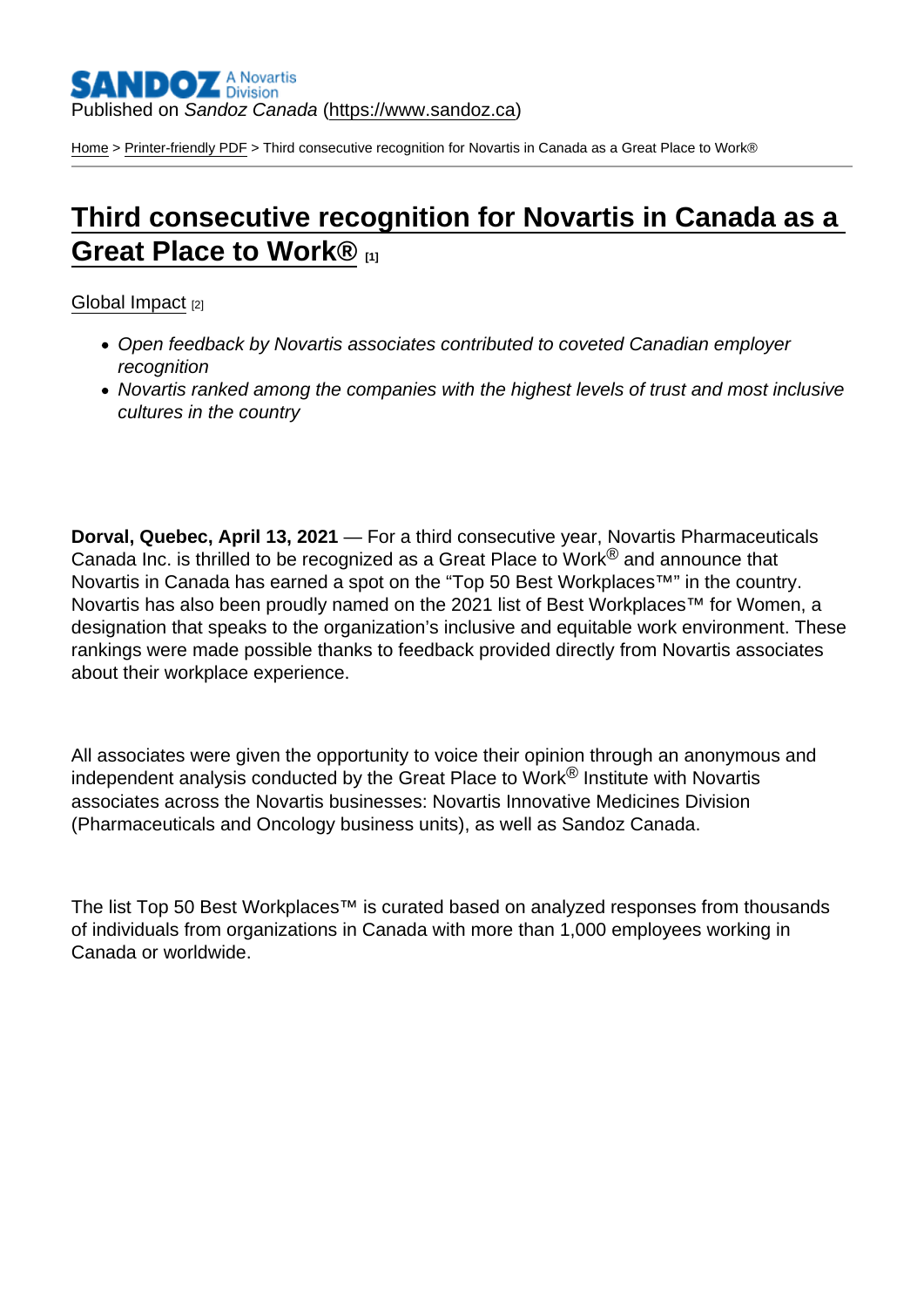"What makes me very proud about these designations is that it is our associates who provide their feedback and they are telling us that our 'care in leadership' approach is appreciated. Our leaders didn't underestimate the challenges that were faced in 2020 and focused on prioritizing the wellbeing of our associates to ensure, among other things, work-life balance. I would like to express my gratitude to the team for their steadfast dedication to reimagining medicine and continuing to deliver for patients no matter what." said Christian Macher, Country President, Novartis Pharmaceuticals Canada Inc.

Novartis fosters a work environment and culture that brings out the best in people to fulfil the purpose of reimagining medicine to improve and extend people's live. The company operates with the understanding that associates are its greatest asset and they are encouraged to live the values and behaviors that underpin the Novartis culture.

The company prides itself on its commitment to diversity and to nurturing an inclusive environment all around. Novartis is also committed to be an ethical and responsible corporate citizen in Canada through its employment practices, as well as through its research programs and commercial activities and by always showing respect for the environment.

The highly respected recognition program run by the Great Place to Work $^{\circledR}$  Institute gathers and evaluates employee feedback and acknowledges companies who have built high-trust, high-performance workplace cultures. The list evaluates like-sized companies from across Canada that are measured against criteria designed to identify those that are exceptional places to work. Novartis associates were surveyed and gave feedback on the following five areas credibility, respect, fairness, pride and camaraderie.

## About Novartis Pharmaceuticals Canada

Novartis Pharmaceuticals Canada Inc., a leader in the healthcare field, is committed to the discovery, development and marketing of innovative products to improve the well-being of all Canadians. In 2020, the company invested \$45 million in research and development in Canada. Located in Dorval, Quebec, Novartis Pharmaceuticals Canada Inc. employs approximately 1,000 people in Canada and is an affiliate of Novartis AG, which provides innovative healthcare solutions that address the evolving needs of patients and societies. For further information, please consult www.novartis.ca [3].

About Sandoz